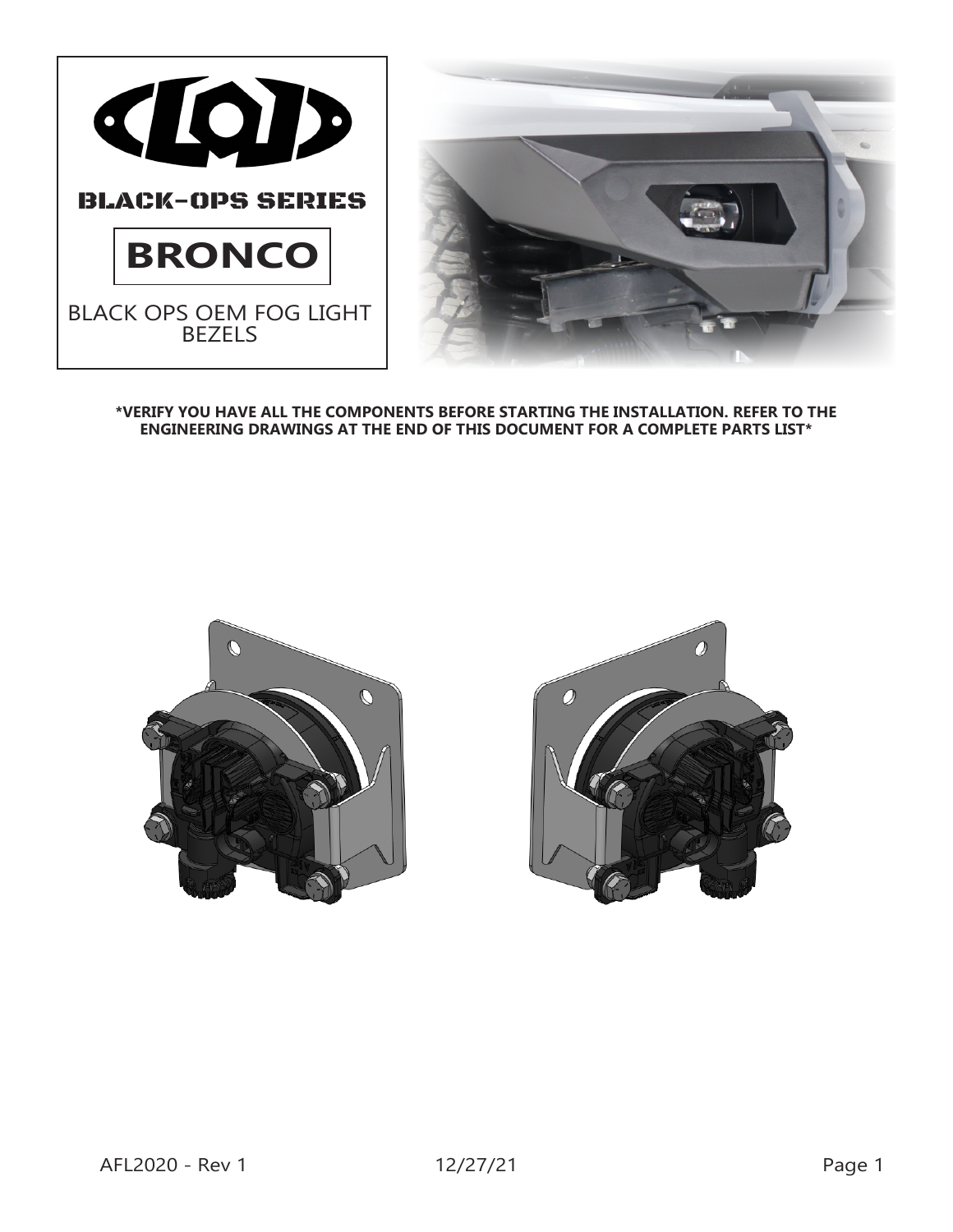| GTY.<br>$\infty$<br>$\overline{\phantom{0}}$<br>-                                                                                            | $\overline{6}$<br>$\infty$                                           |                                                                                                                                                                                                     |                                                                                                    | SHEET 1 OF 1<br>⋖<br>REV                                                                                                                                                                                                                                                                                                                                |
|----------------------------------------------------------------------------------------------------------------------------------------------|----------------------------------------------------------------------|-----------------------------------------------------------------------------------------------------------------------------------------------------------------------------------------------------|----------------------------------------------------------------------------------------------------|---------------------------------------------------------------------------------------------------------------------------------------------------------------------------------------------------------------------------------------------------------------------------------------------------------------------------------------------------------|
| BRONCO OEM FOG LIGHT BEZEL - DS<br>BRONCO OEM FOG LIGHT BEZEL - PS<br>HEX BOLT 1/4-20 X .75 HEX BOLT ZINC<br>PLATE GR5<br><b>DESCRIPTION</b> | FLAT WASHER #12 X .56" ZINC PLATED<br>HEX NUT 1/4-20 ZINC PLATED GR5 |                                                                                                                                                                                                     | $\frac{\overline{A}}{\overline{A}}$ $\frac{\overline{A}}{\overline{A}}$ = 2020 = BLACK POWDER COAT | DESCRIPTION:<br>2021 BRONCO FOG LIGHT BEZELS<br>SHEET SIZE: B<br>AFL2020<br>AFL2021<br>DWG. NO.<br>SCALE: 1:2                                                                                                                                                                                                                                           |
| PART NUMBER<br><b>HB252012ZPGR5</b><br>4AFL2021-02<br>4AFL2021-01<br>Mag<br>LLS                                                              | <b>HN2520ZPGR5</b><br>FW1209ZP                                       | S<br>◎                                                                                                                                                                                              | <b>NOTES:</b><br>$\dot{-}$ $\dot{\sim}$                                                            | $\frac{1}{\sqrt{2}}$ $\frac{1}{\sqrt{2}}$ $\frac{1}{\sqrt{2}}$ $\frac{1}{\sqrt{2}}$ $\frac{1}{\sqrt{2}}$<br>THE INCORMATION CONTAINED IN FIRSH:<br>FROM CONTROL CONTENT SERVED IN SERVED IN SERVED IN SERVED IN SERVED IN PARTON AS A ECO.<br>REPRODUCTION IN PARTON AS A ECO.<br>PERMISSON OF LOD LLC IS<br>MFG APPR.<br>ENG APPR.<br>CHECKED<br>DRAWN |
|                                                                                                                                              |                                                                      | 4<br>$\mathfrak{S}$<br>$\circledcirc$<br>Ø<br>á<br>Q<br>$\circ$<br>$\overline{\circ}$<br>$\circ$<br><b>BRONCO FOG LIGHTS NOT INCLUDED</b><br>$\circ$<br>$\overline{\circ}$<br>$\bigcirc$<br>$\circ$ |                                                                                                    | ${\tt PROPRETARY AND CONFIDENTIAL} \begin{array}{l} \textit{NATE} \textit{MAI}. \\ \textit{N}/\textit{A}. \end{array}$<br>UNLESS OTHERWISE SPECIFIED:<br>DIMENSIONS ARE IN INCHES<br>TOLERANCES: +9.010<br>ANGULAR: MACH+11<br>METHACE DECIMAL +9.015<br>THREE PLACE DECIMAL +9.005                                                                     |
|                                                                                                                                              |                                                                      | $\bigcirc$<br>$\mathbf{\sim}$<br>$\circ$                                                                                                                                                            |                                                                                                    |                                                                                                                                                                                                                                                                                                                                                         |
| AFL2020 - Rev 1                                                                                                                              |                                                                      | 12/27/21                                                                                                                                                                                            |                                                                                                    | Page 2                                                                                                                                                                                                                                                                                                                                                  |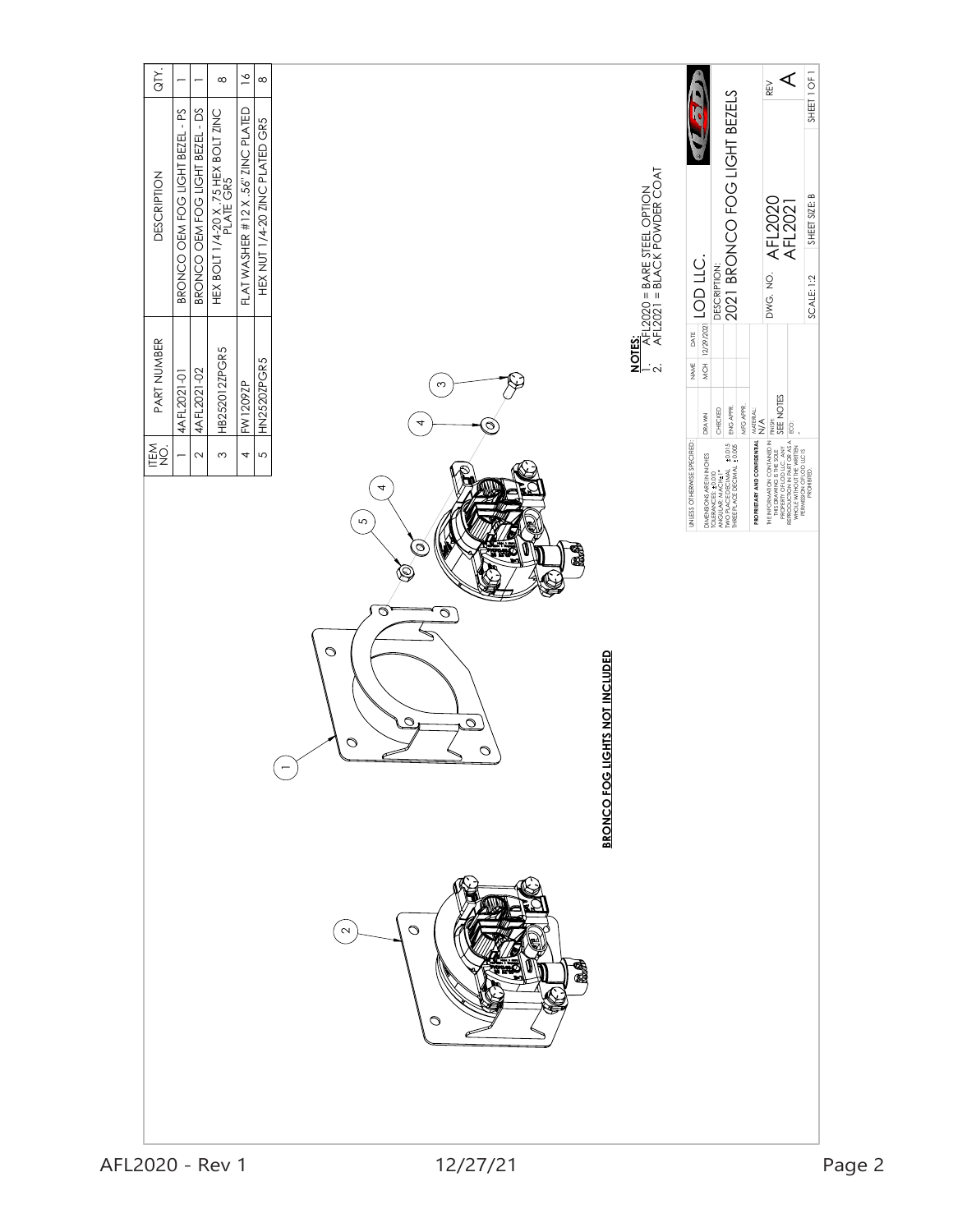







BRONCO OEM FOG LIGHT BEZEL - DS 4AFL2021-02 **(x1)**

⊝

BRONCO OEM FOG LIGHT BEZEL - PS 4AFL2021-01 **(x1)**

8

⊜